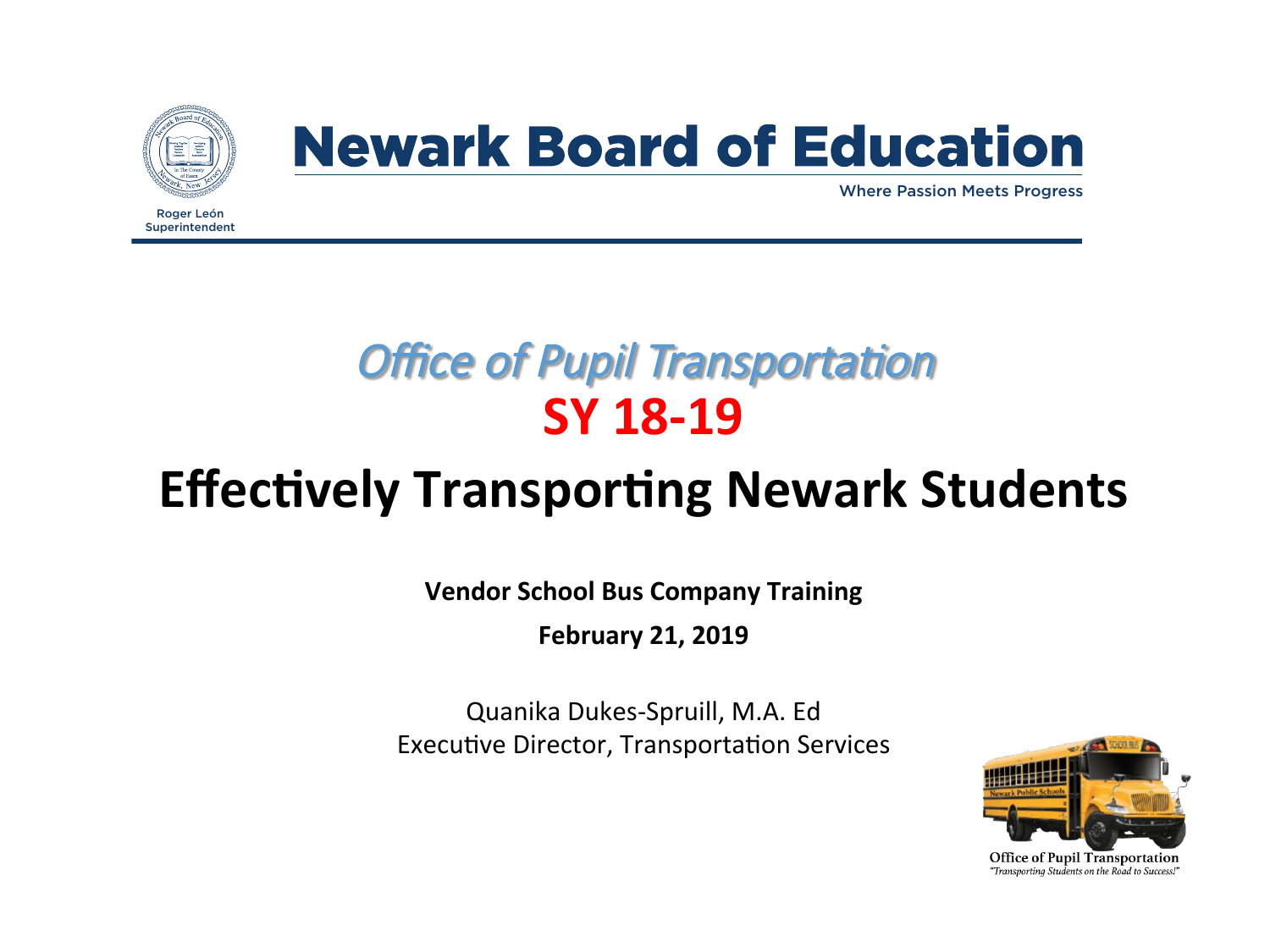# Professional Development Segments for **Today**

Quanika Dukes- Spruill – Executive Director, Transportation Services

**Effectively Transporting Newark Students** 

The Newark Board of Education has unwavering goals in transporting our most precious cargo. Vendor staff will learn about these goals, and the District's expectations in pursuant to NJ Department of Education and Federal Department of Transportation guidelines 

Dottie Croner– Supervisor of Transportation, Office of Pupil Transportation (OPT) & Gayle Hughes - Coordinator of School Transportation

**Roles and Responsibilities in Transporting Students with Disabilities** 

Training is designed to provide information which will ensure the safe transport of students with disabilities specifically, understanding District, state and federal guidelines. This is an interactive segment designed to allow the transportation professional to ask questions as well as receive helpful tips.

#### Quanika Dukes- Spruill – Executive Director, Transportation **Services**

#### **Creating Safe and Inclusive School Climates**

More than two-thirds of bus drivers reported that they need additional training on how to address different forms of bullying—physical, verbal, relational, cyberbullying, and sexting —and in situations involving children being bullied because of sexual orientation, disability, race, gender, and religion.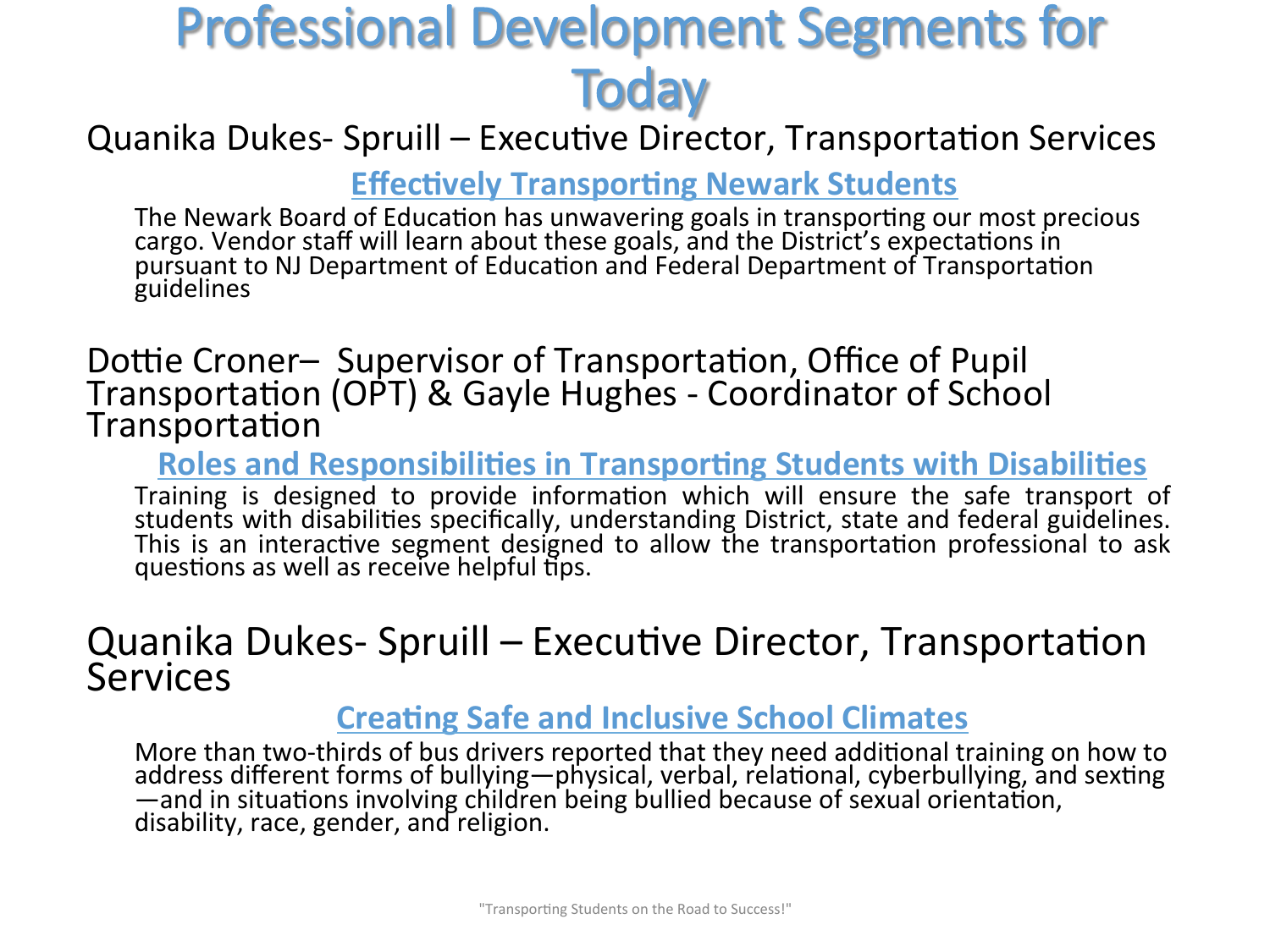**Our Goals and Expectations for Student Transportation!** 

> **Safe •Reliable •Timely Efficient**

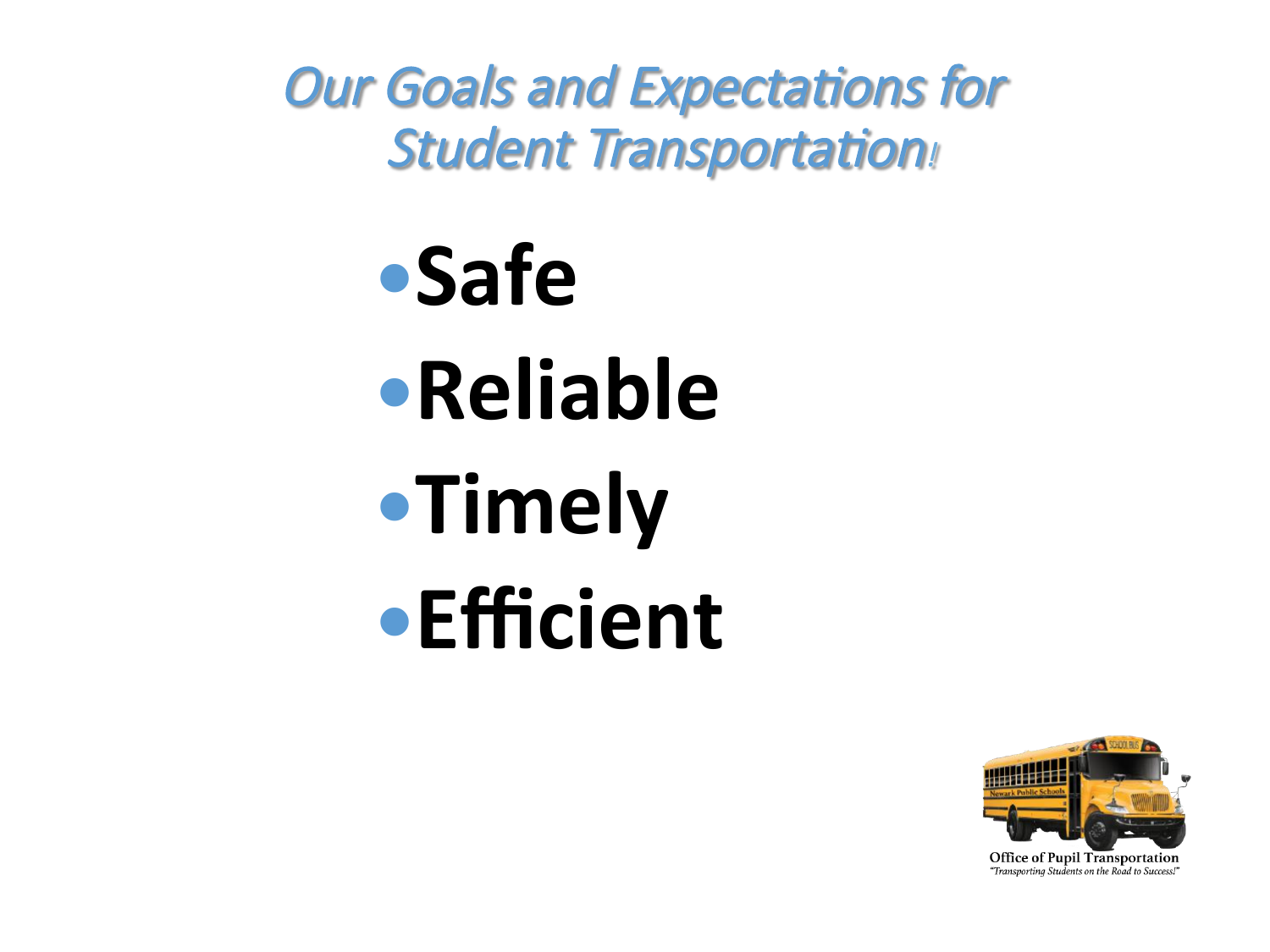# **Transportation Professionals contribute to** academic outcomes

" 

- If America's school buses were shut down it would take over 17 million additional cars to transport children to school
- For students who ride the school bus, the school bus Vendor Staff are the first authority figures that students encounter each morning
	- The positive (or negative) atmosphere on the bus can set the tone for the rest of the day

**•** It is the goal of the *Newark Board of Education* to *improve the students' transportation experience!* 



"Transporting Students on the Road to Success!"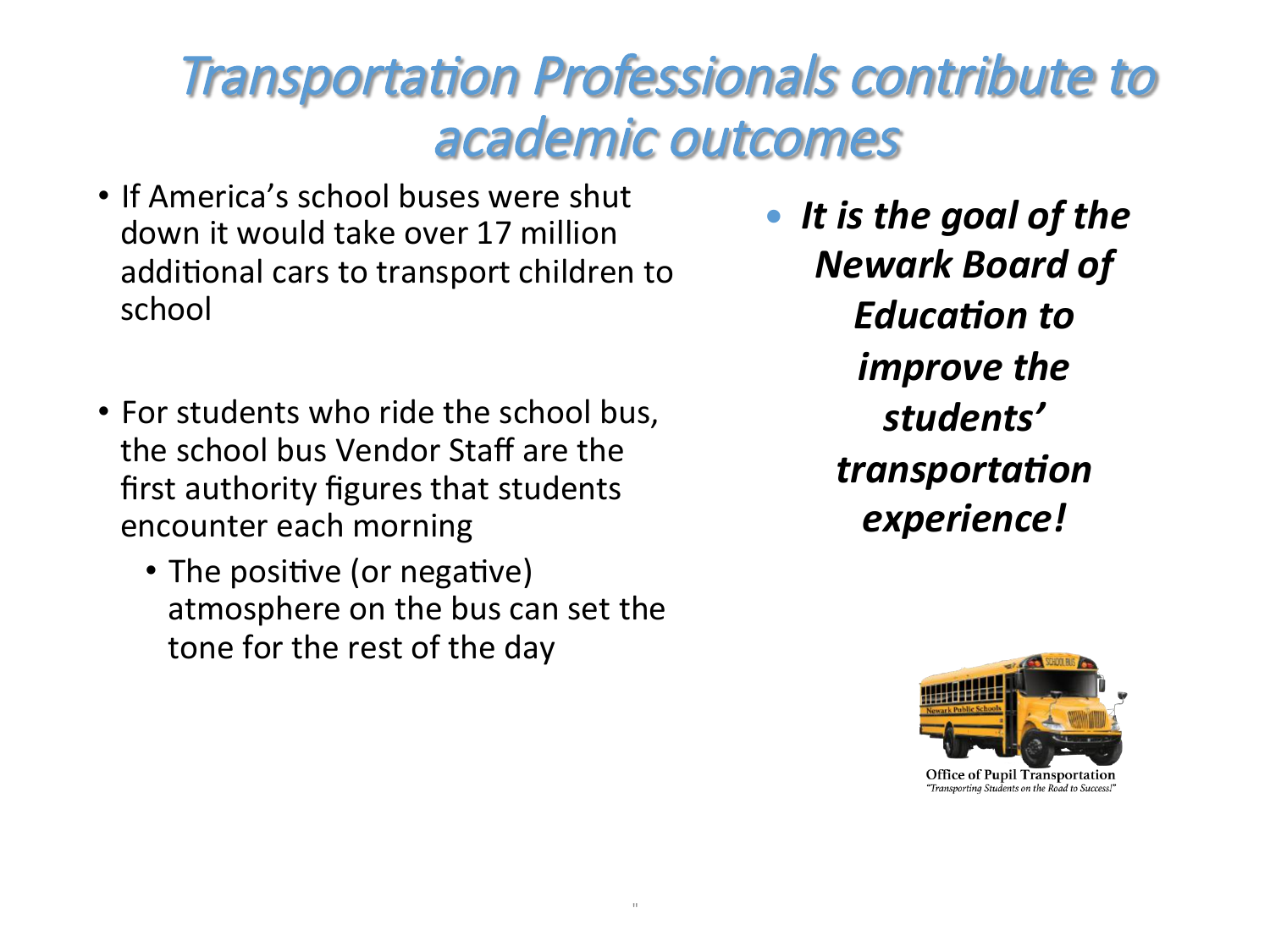**Home to School Vendor School Bus Transportation** 

Pupil Transportation manages in-district home to school transportation (Newark Schools & Charter Schools) ERESC will continue to manage OOD, Athletic, and School sponsored field trips

| <b>TASK</b>                          | <b>WORK INVOLVED</b>                                                                                                                                        |
|--------------------------------------|-------------------------------------------------------------------------------------------------------------------------------------------------------------|
| <b>Routes</b>                        | Create students' pathway to and from school<br>Manage efficiency efforts<br>Oversee communication needs with families<br>and school/Central Office partners |
| <b>Procurement Efforts</b>           | Prepare Routes for vendor bids<br>Quote(find vendors for new requests)<br>Invoice (pay vendors)<br>$\bullet$                                                |
| Management of NJAC 6A;27 Regulations | Vendor oversight & training as per NJDOE<br><b>Regulations and District guidelines</b>                                                                      |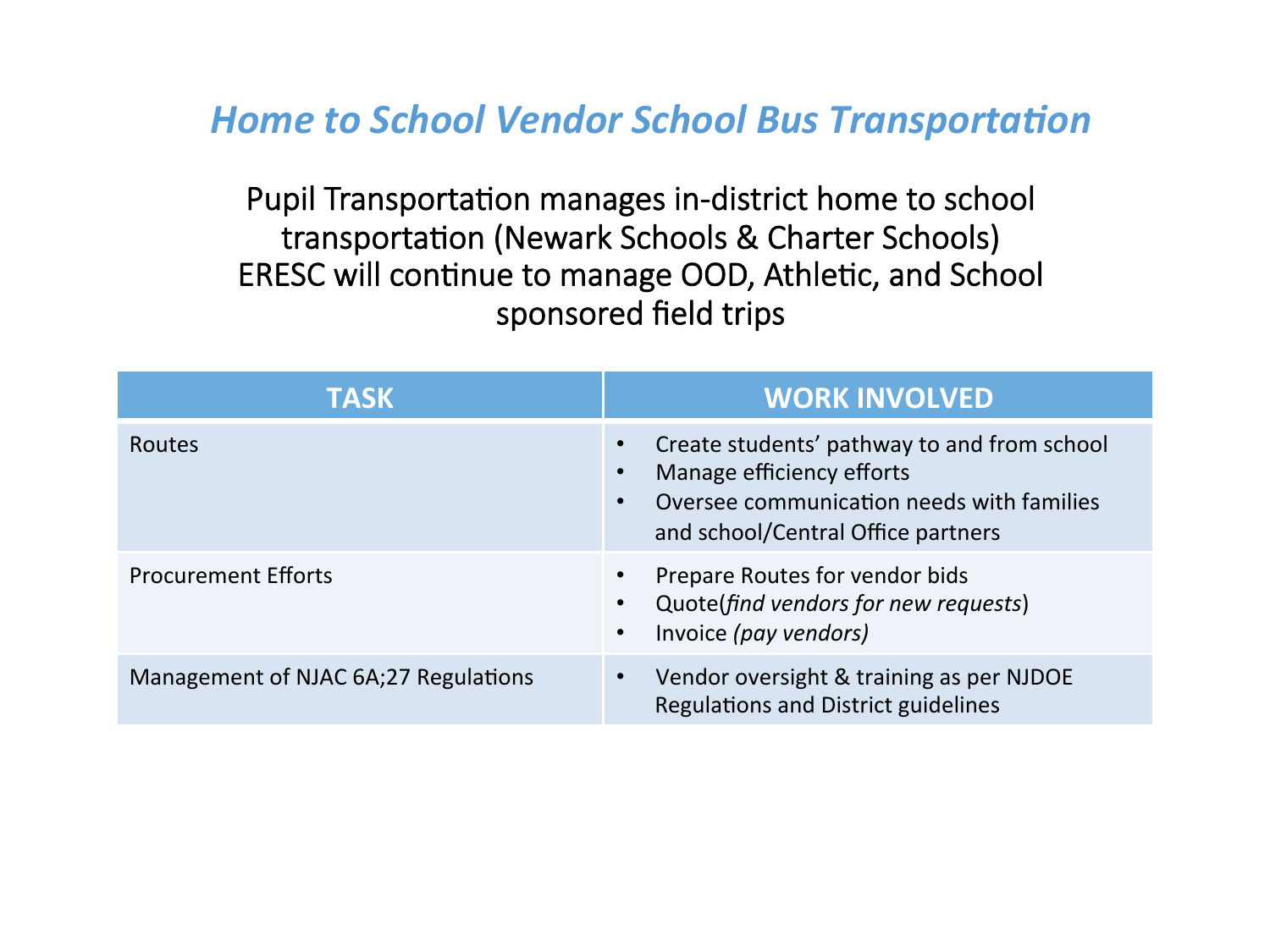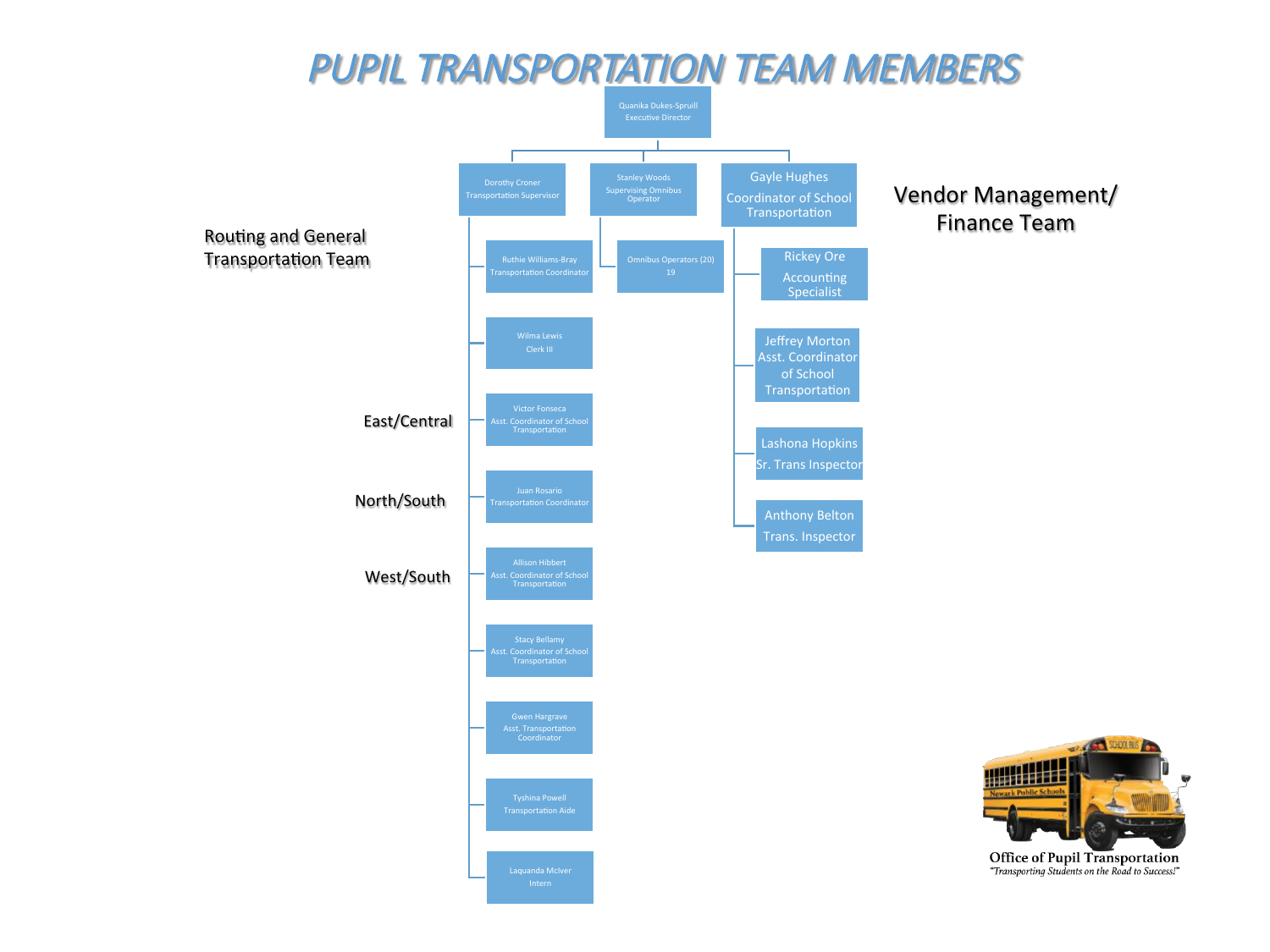# Newark Students Eligible for Home to School **Transportation**

- **IEP/504 Accommodations**
- **E** Displaced/Homeless/DCPP custody
- § **ESL/Bilingual**

Over **4,500** students will board your vehicles for the remaining of the 18-19 School Year **New Routes Begin March 4, 2019 Elementary Students High School Pre-School Charter School Students** 

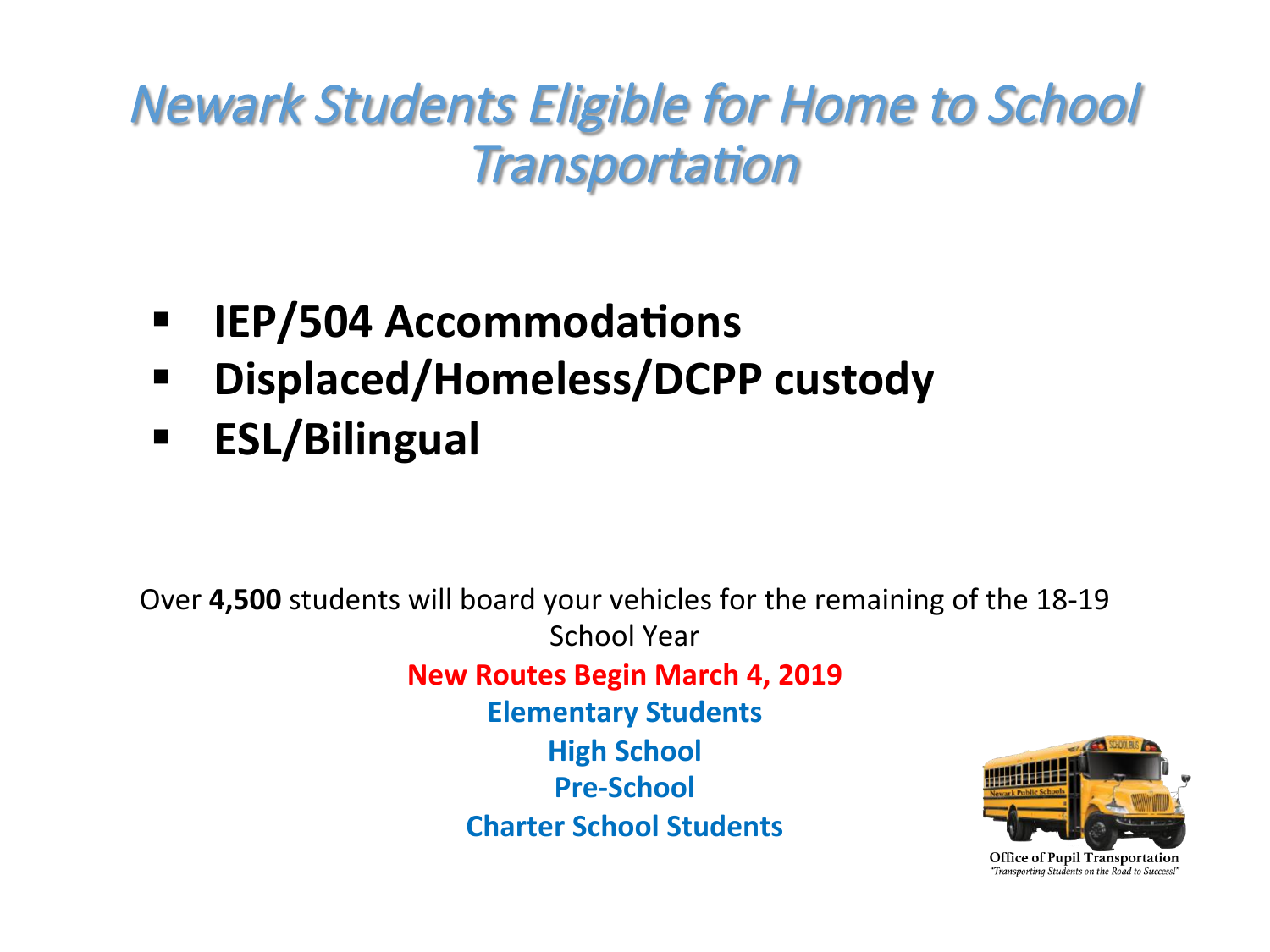| <b>SCHOOL</b>                             | # of Students<br><b>Transported</b><br>September 2018 |
|-------------------------------------------|-------------------------------------------------------|
| <b>MCKINLEY</b>                           | 141                                                   |
| JOHN F KENNEDY SCHOOL                     | 158                                                   |
| <b>SOUTH SEVENTEENTH STREET</b>           | 135                                                   |
| <b>CAMDEN STREET ELEMENTARY</b>           | 119                                                   |
| <b>B.R.I.C.K. PESHINE ACADEMY</b>         | 118                                                   |
| <b>SPENCER MILLER COMMUNITY</b>           | 117                                                   |
| THIRTFFNTH AVFNUF SCHOOL                  | 112                                                   |
| LUIS MUNOZ MARIN ELEMENTARY               | 107                                                   |
| <b>QUITMAN COMMUNITY</b>                  | 106                                                   |
| <b>EAST SIDE HIGH SCHOOL</b>              | 104                                                   |
| RAFAFL HFRNANDFZ                          | 104                                                   |
| CLFVFLAND FIGHTFFNTH AVFNUF               | 101                                                   |
| NJ REGIONAL DAY SCHOOL                    | 91                                                    |
| CENTRAL HIGH SCHOOL                       | 90                                                    |
| DR. WILLIAM H HORTON<br><b>ELEMENTARY</b> | 82                                                    |



Office of Pupil Transportation "Transporting Students on the Road to Success!"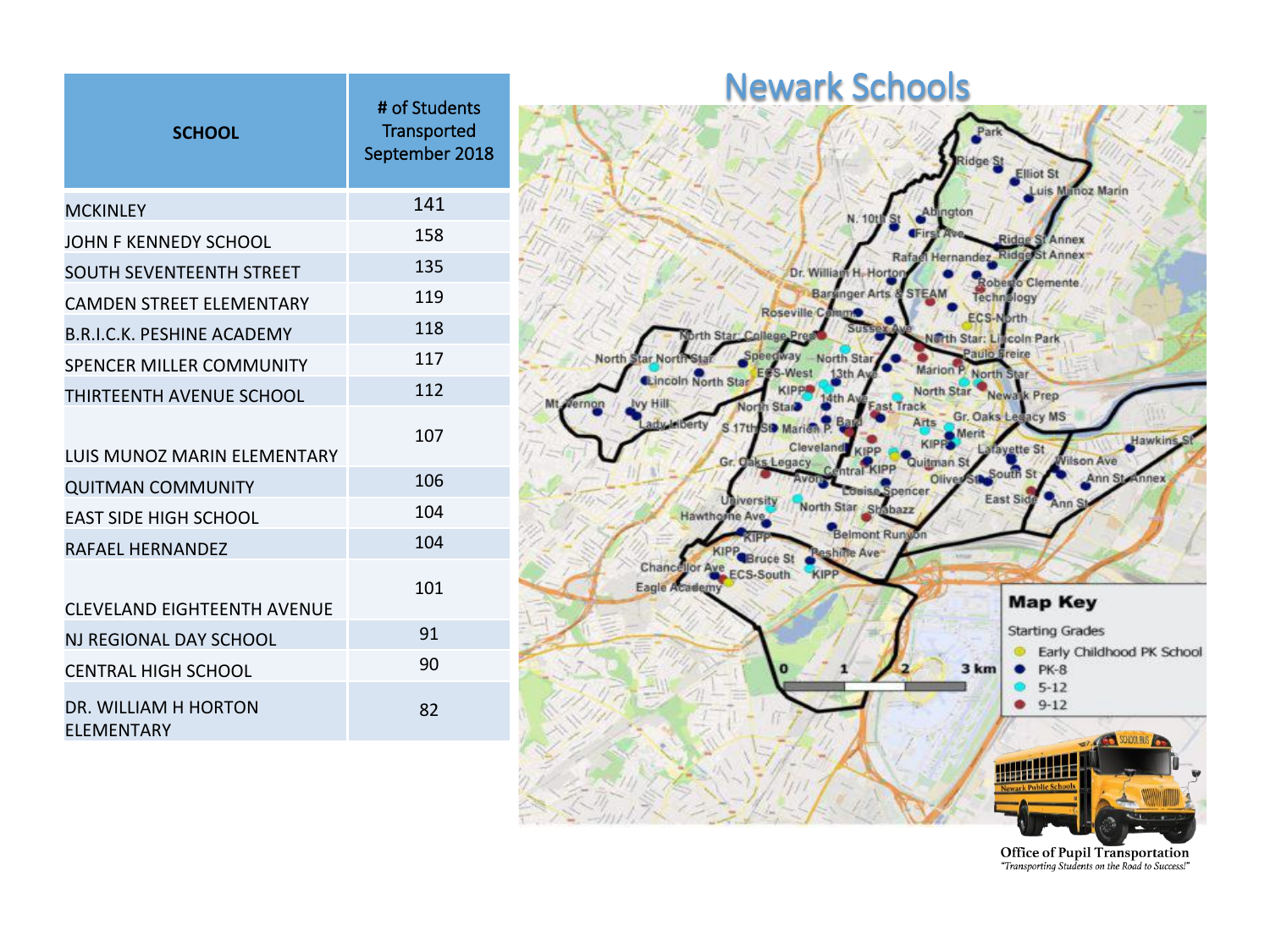# **Goals and Expectations for Student Transportation**

- •Clean and Maintained vehicles
- •On time arrival
- •Courteous interactions with parents and students
- Professional attire and appearance
- •Transport on Time!
- Check your Roster Know your students
- Implement seating strategies
	- · Boys/girls sit on opposite sides
	- Bus aides sitting in the back and/or middle of the vehicle
- · Report medical incidents and accidents immediately



"Transportina Students on the Road to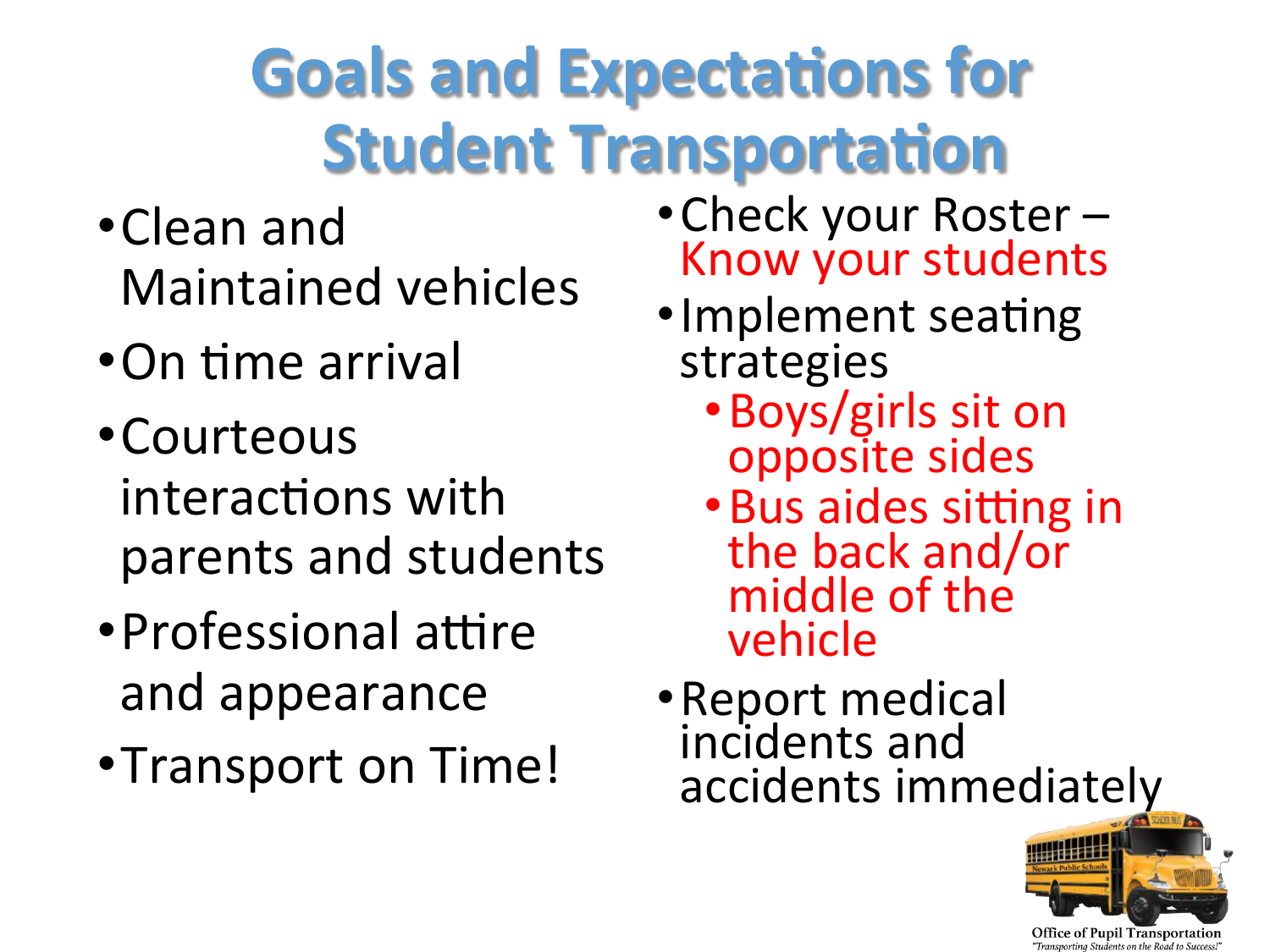## **Expectations of Vendor Staff Members**

V Contact parent/guardian when you receive a new student to transport

Ensure that your company's phone number is correct and report changes

- $\checkmark$  Maintain the correct student roster
- $\checkmark$  Do not make modifications to your route  $-$  contact the District for clarity and **resolution**
- $\checkmark$  Do not make unauthorized transportation arrangements with parents or other **parties**
- $\checkmark$  Follow each school's individual transportation procedures ( $ex:$  pick up/drop off **location at the school)**
- $\checkmark$  Ensure that all specialized transportation needs are met (ex: car seats, aid to student ratio)
- $\checkmark$  Have on hand the school's phone number and contact individual

 $\checkmark$  Follow the school's bell times ( do not drop off or pick up early )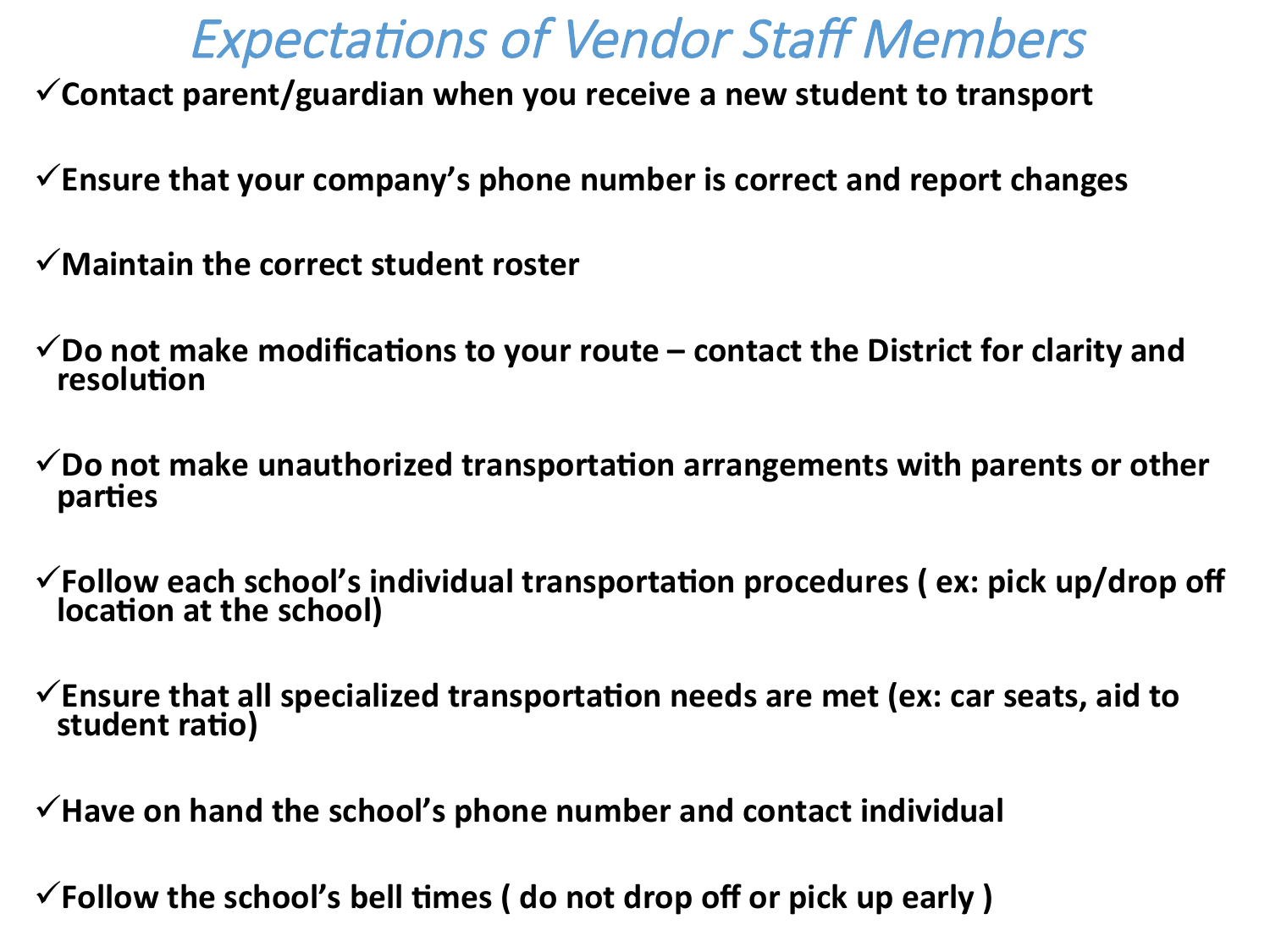# VENDOR STAFF EXPECTIONS

- **•** Drivers should not leave his/her station at the steering wheel of the vehicle without first stopping the motor, removing the key and setting the brakes
- Vendor Staff shall be in full charge of the school bus at all times and will be required to file a written report of unmanageable students with the District's Vendor Management Team on the prescribed Student Conduct Report form
- Vendor Staff should maintain professional conduct and behavior at all times
- Vendor Staff shall ensure no other person(s) will be transported on school buses other than students and employees of the district.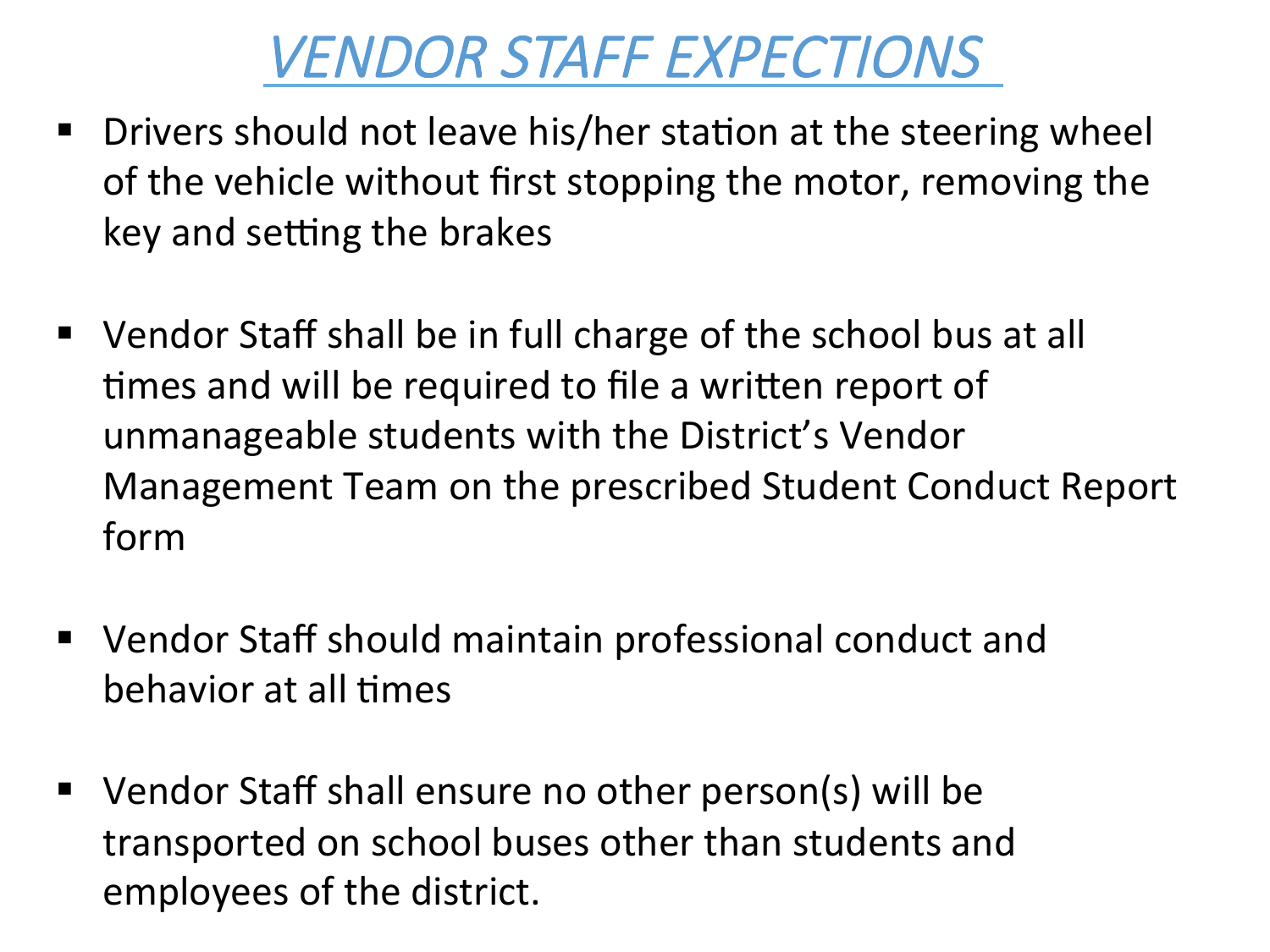#### Transporting our Student Athletes & Students on Community Experiences

- Ensure that you are only transporting to the location that the District/  $ERESC$  provides  $-$  Do not make unapproved stops
- Our teams and schools depend and expect on time pick ups  $-$ Communicate all issues as soon as they arise
- Confirm transportation with the school upon accepting route
- Remain on site for the duration of the request
- Obtain phone number of the team's coach or lead chaperone
- Call the AD/School the day before to confirm transportation - including confirmation of bus size
- When in doubt or if situations arise, reach out and communicate!



Office of Pupil Transportation "Transporting Students on the Road to Success!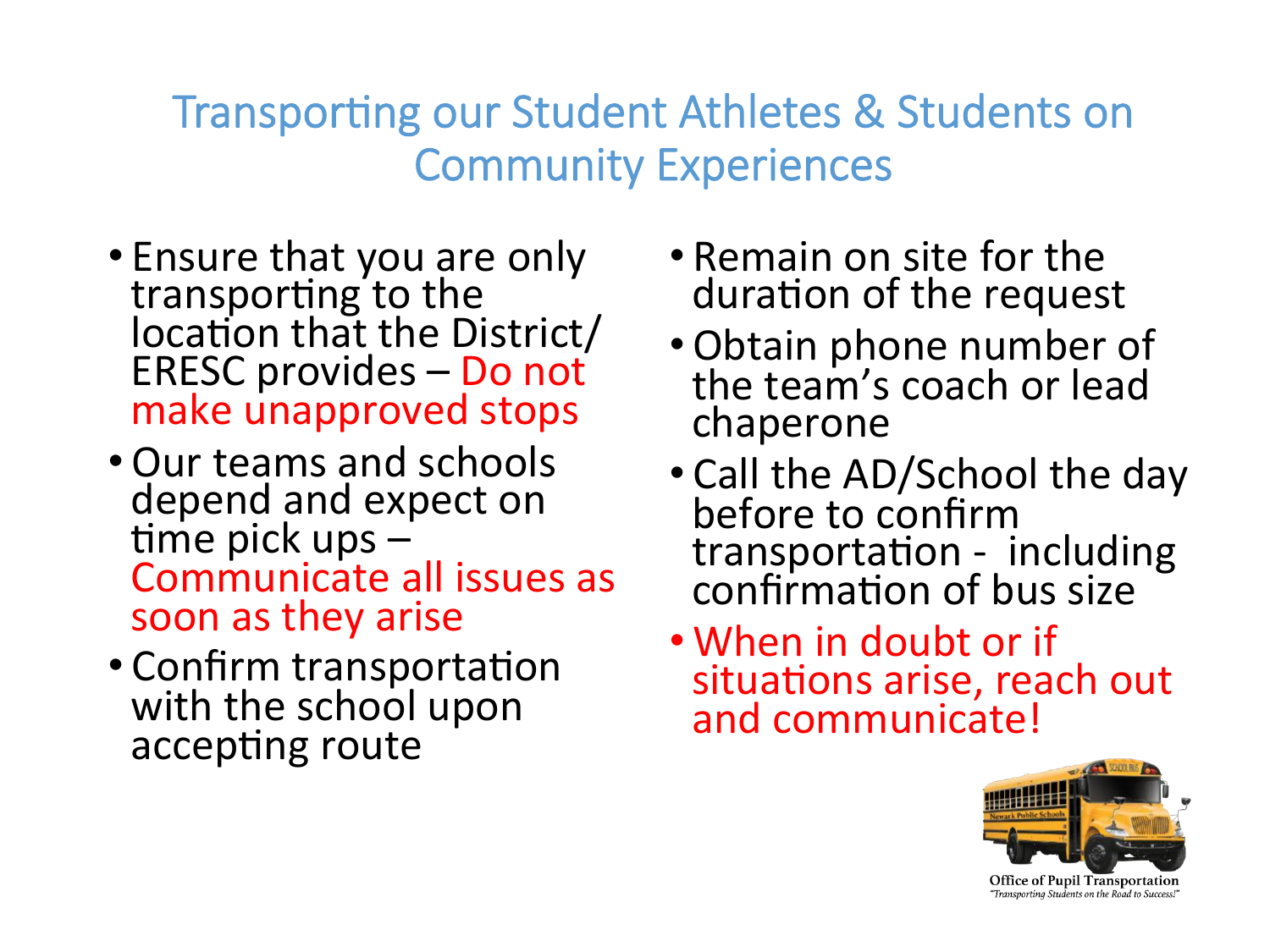# Taking Control: Discipline Strategies Managing Student Behavior on the School Bus

 $\blacksquare$  Do not threaten the entire bus for the transgressions of a few.

■ Individual behavior problems that do not affect other riders are best handled privately.

■ Avoid threats or physical force.<br>When a discipline problem is serious:

■ Do not try to handle it yourself. Refer it to the school principal and your supervisor. 

■ Stop the bus in a safe place, stand<br>up and speak to the offender(s) in a courteous but "I mean business" tone.

■ If you must change a student's seat, move the student to a seat near you.

 $\blacksquare$  If necessary, call the principal or your supervisor. Do not start the bus until you get a response.

 $\blacksquare$  If you are near the school, return to school if the behavior is dangerous

There are some things you never want to do while transporting students on your bus:

■ Never put a student off your bus. 

■ Never lose your temper.

- Never use physical force.
- Never use profanity

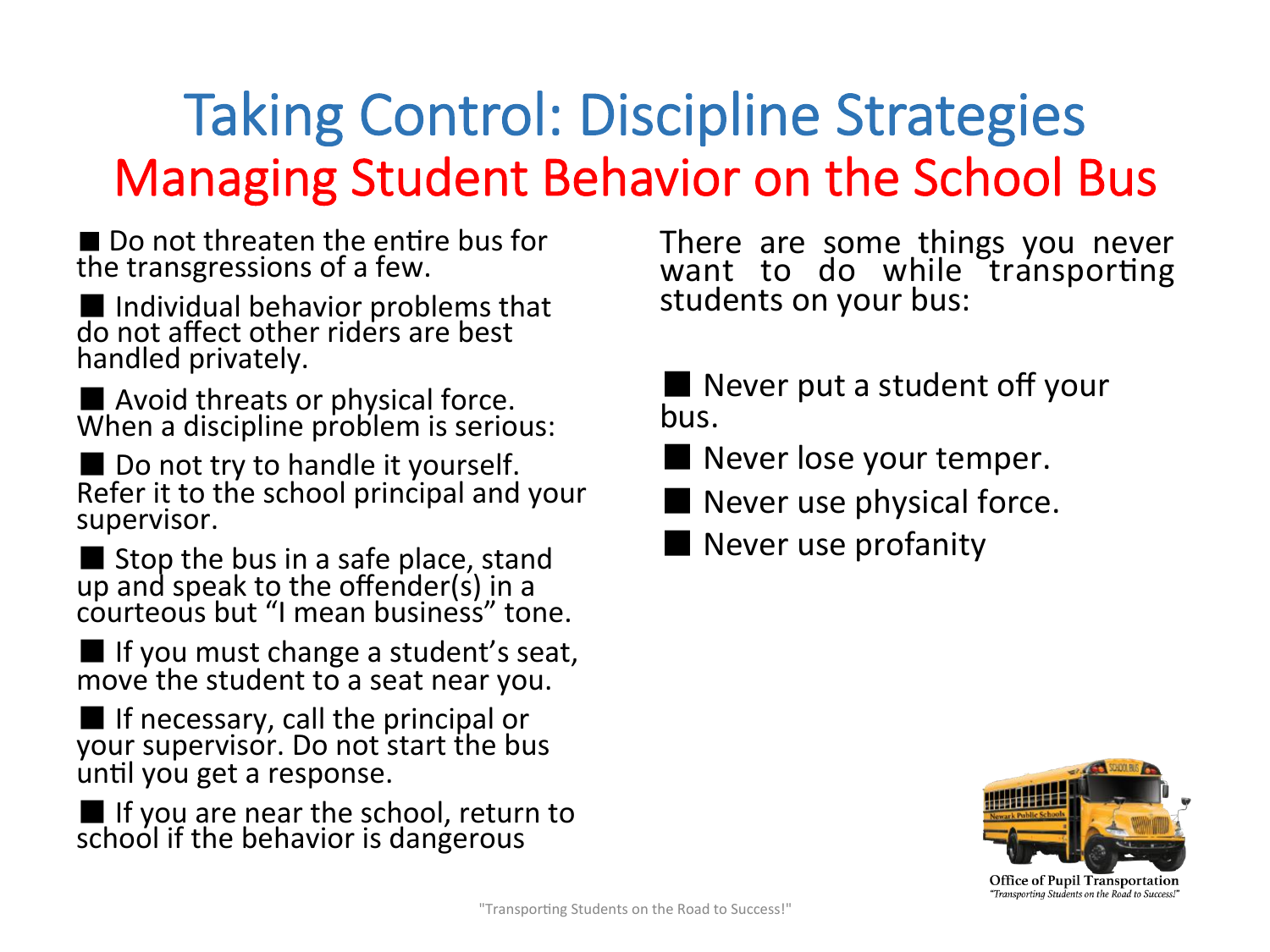# VENDOR STAFF EXPECTIONS



https://www.youtube.com/watch? v=Vath-6CYK5s 

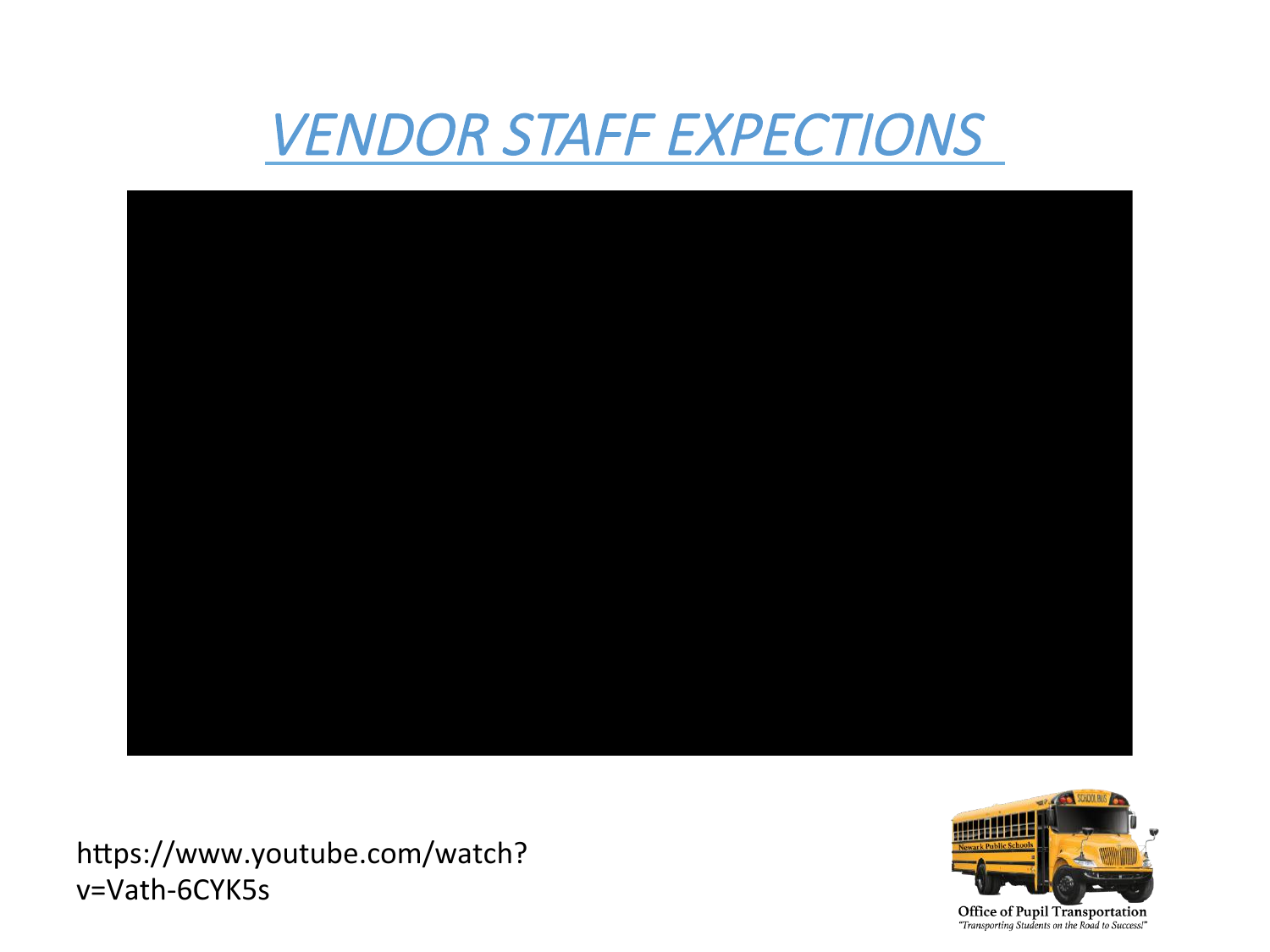## HIB-NJ LAW

HIB means any gesture, any written, verbal or physical act, or any electronic communication, whether it be a single incident or series of incidents

Suicide Related to HIB-NJDOE Update:

School staff members including employees contracted by the District are required to report non-identifying demographic information when the staff has reasonable cause to suspect or believe that a student has attempted or completed suicide, in accordance with N.J.S.A 30:9A-24

*\*It is your responsibility to report all suspected and confirmed acts of* **Bullying, Harassment and Intimidation** 

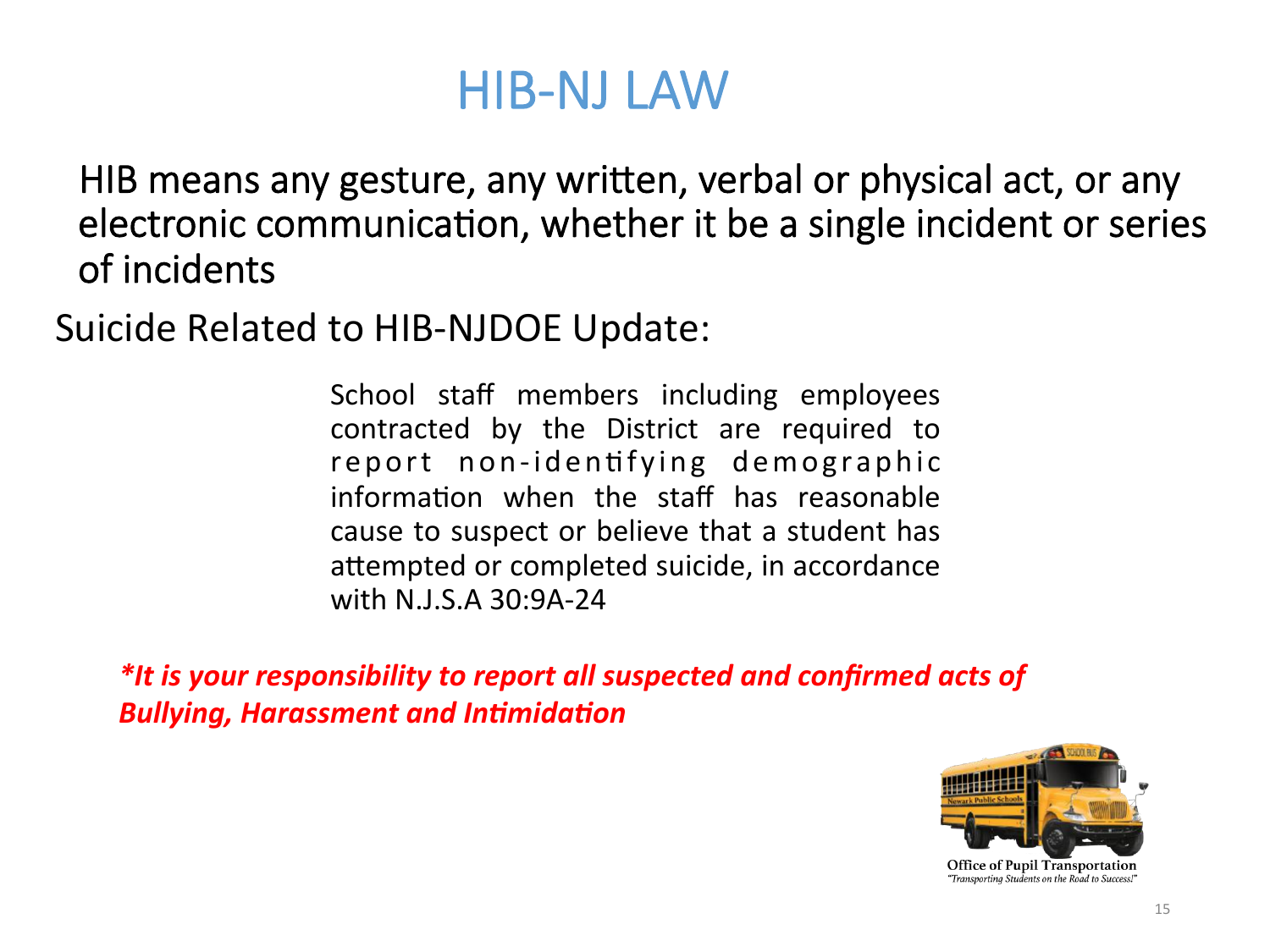# **Anti-Bullying Definitions**

- **Direct Bullying** physical, verbal attacks, assault, destruction of property
- **Indirect Bullying** shunning, spreading rumors, malicious practical jokes
- **Cyber/Electronic** internet technology, social websites, texting, emails

\***Three types of bullying include sexual harassment** 

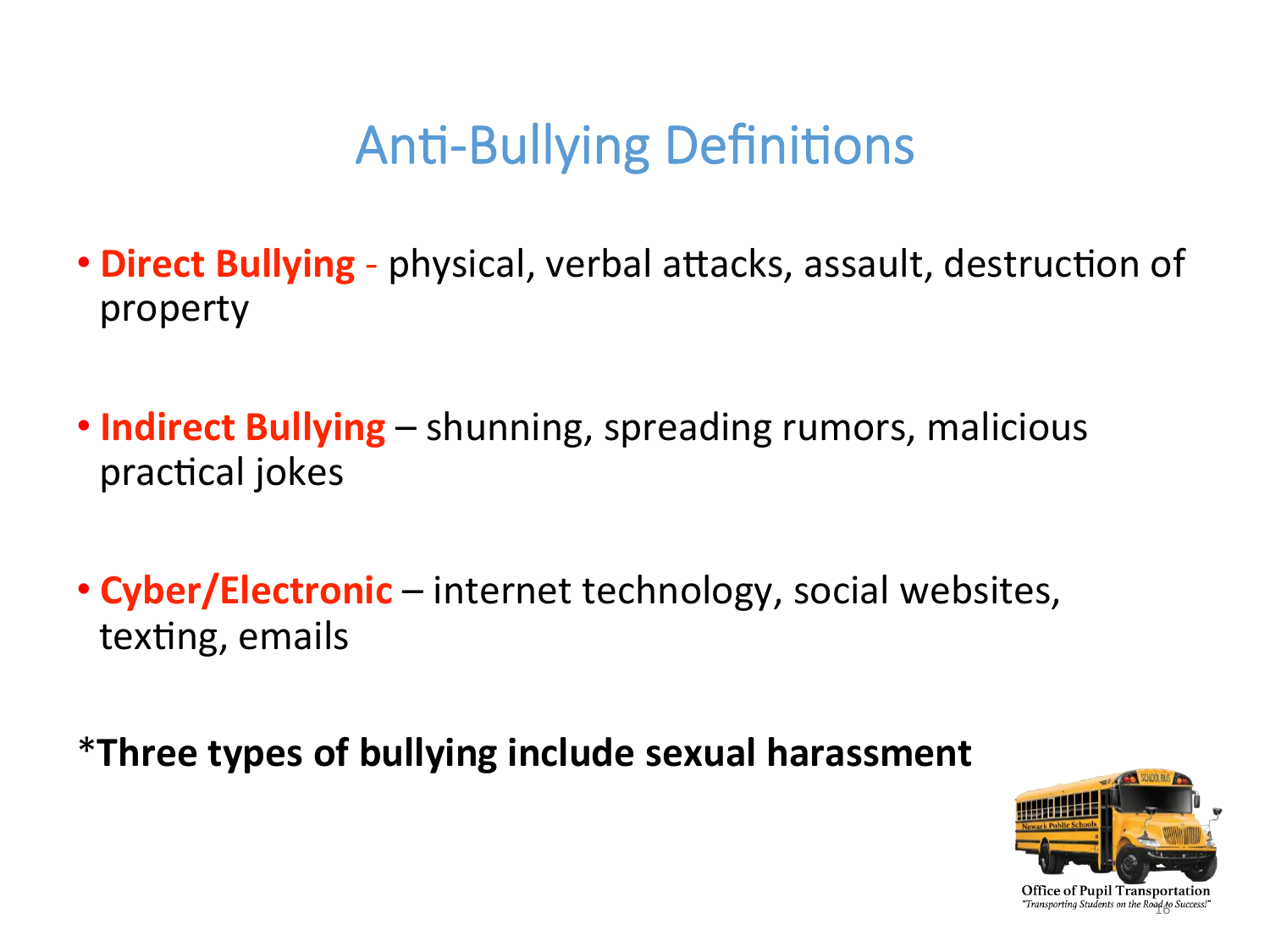# **Reporting Protocol**

If you witness bullying or are informed of bullying whether it occurs on the bus or the aftermath is discussed on the bus or in your presence, please take the following steps:

- Safe guard the victim
- Report incident to the your dispatch, Office of Pupil Transportation and a school official (HIB Specialist or Principal)
- **Complete an incident report!**

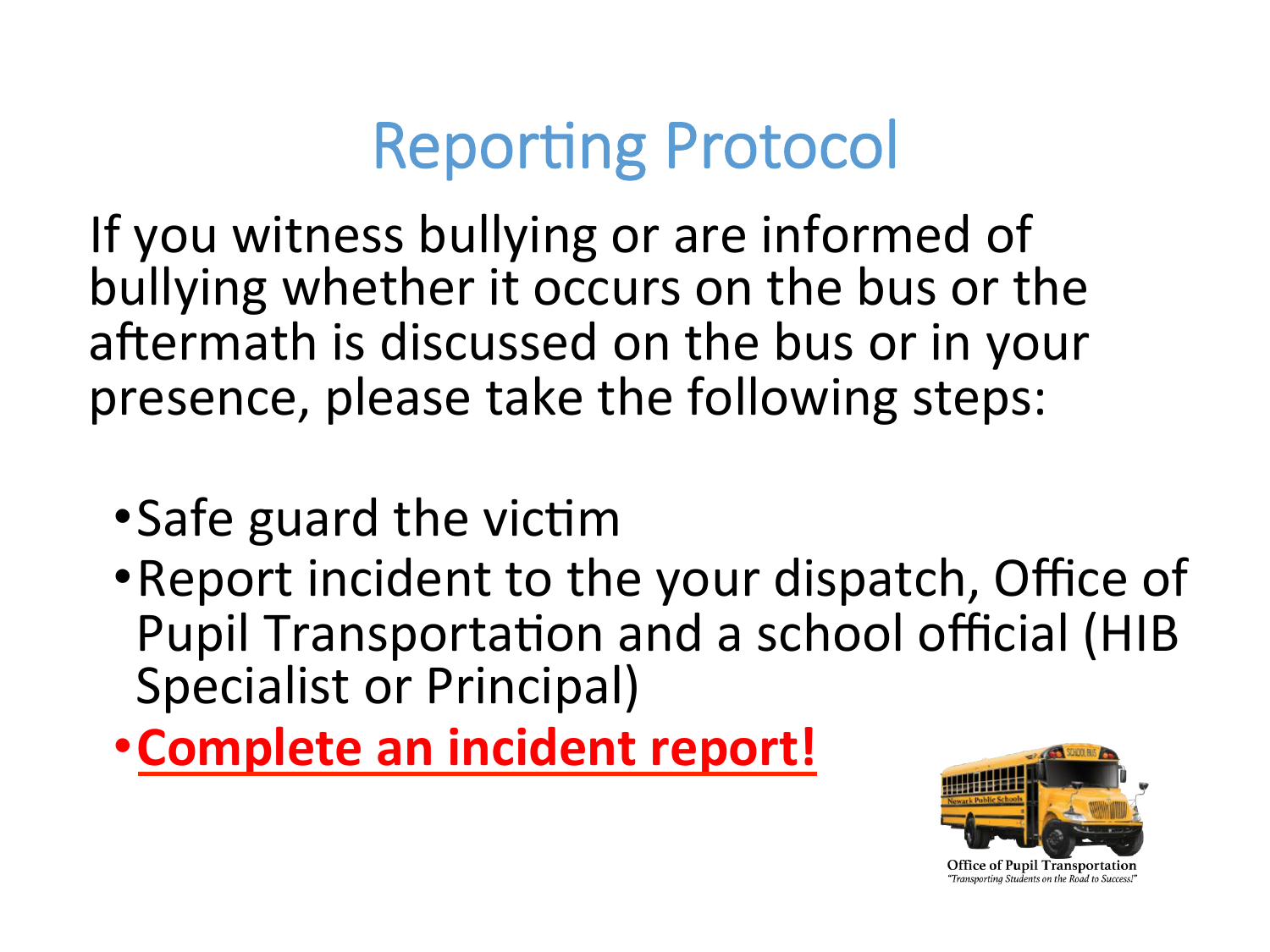# Consequences for not Reporting Bullying

- A student may self-harm or harm others
- May result in legal ramifications for the school district
- May result in personal liability
- Negatively impacts school culture and climate and community



"Transporting Students on the Road to Success!"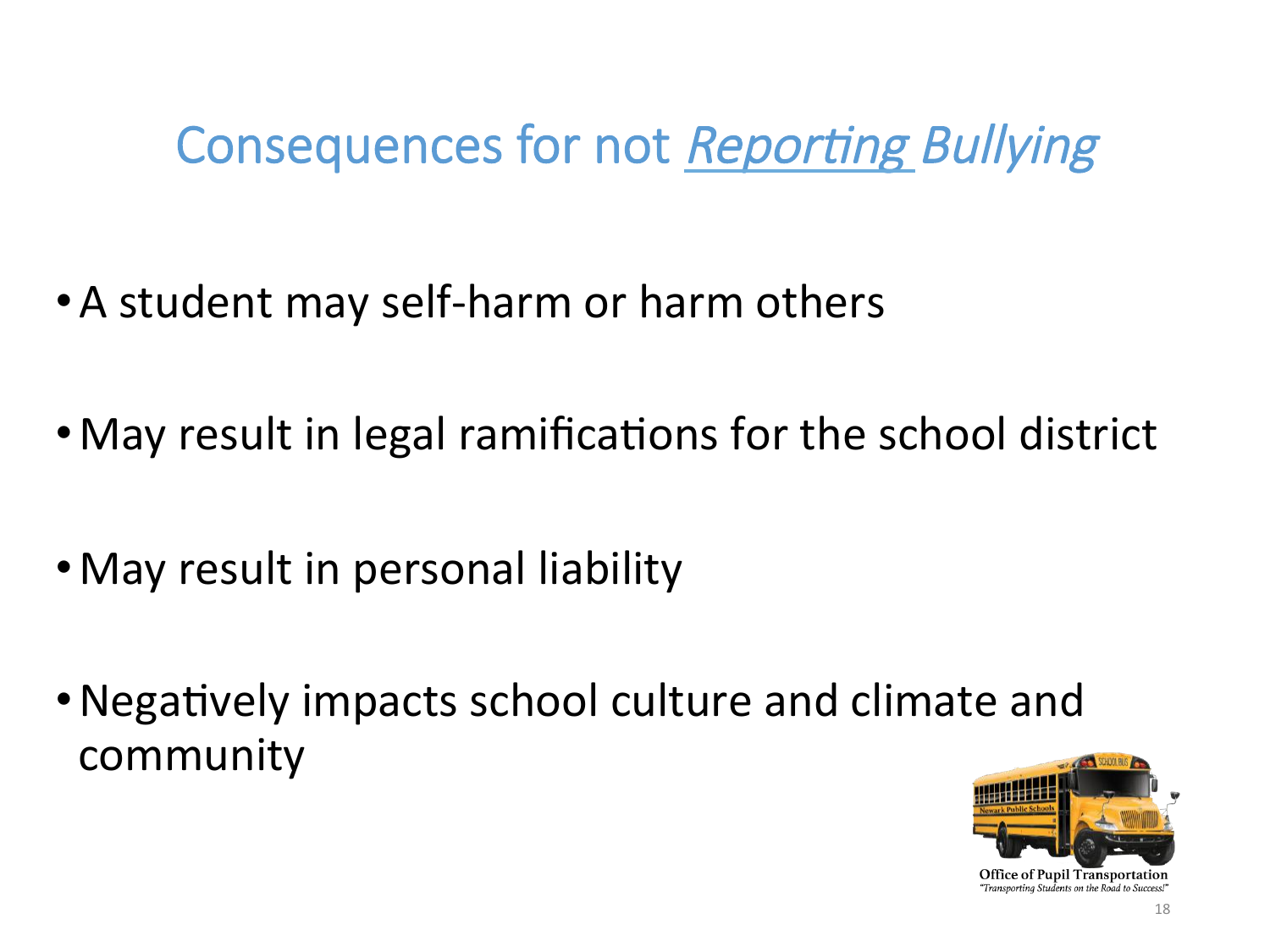# Why report *Bullying?*

- •Improves school culture and climate
- •Provides a safer environment for students and staff on and off of the vehicle
- •Promotes a healthy environment to ride to and from school which prepares students for learning

# **•Saves Lives**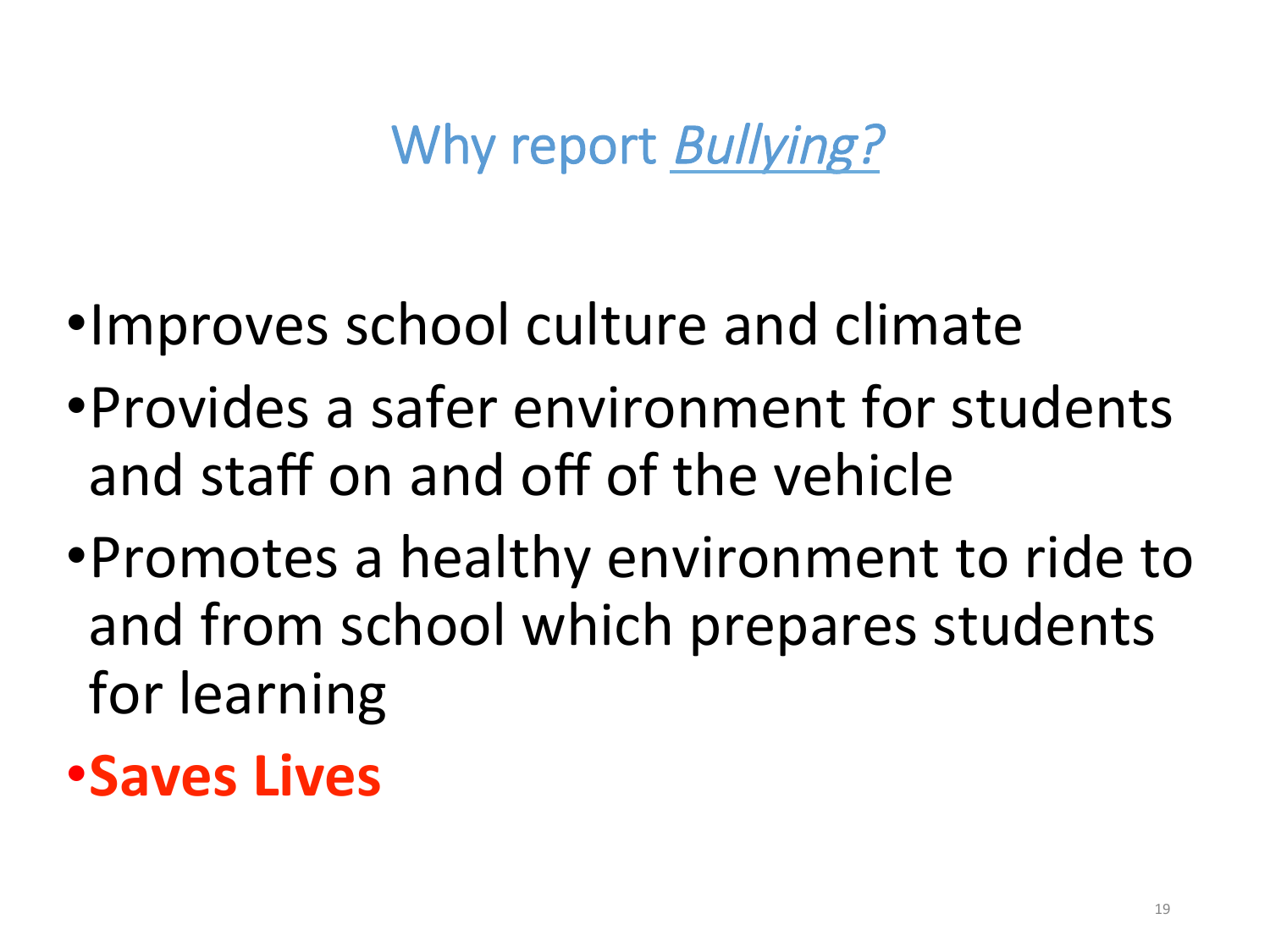# PSA-Burger King

https://youtu.be/mnKPEsbTo9s